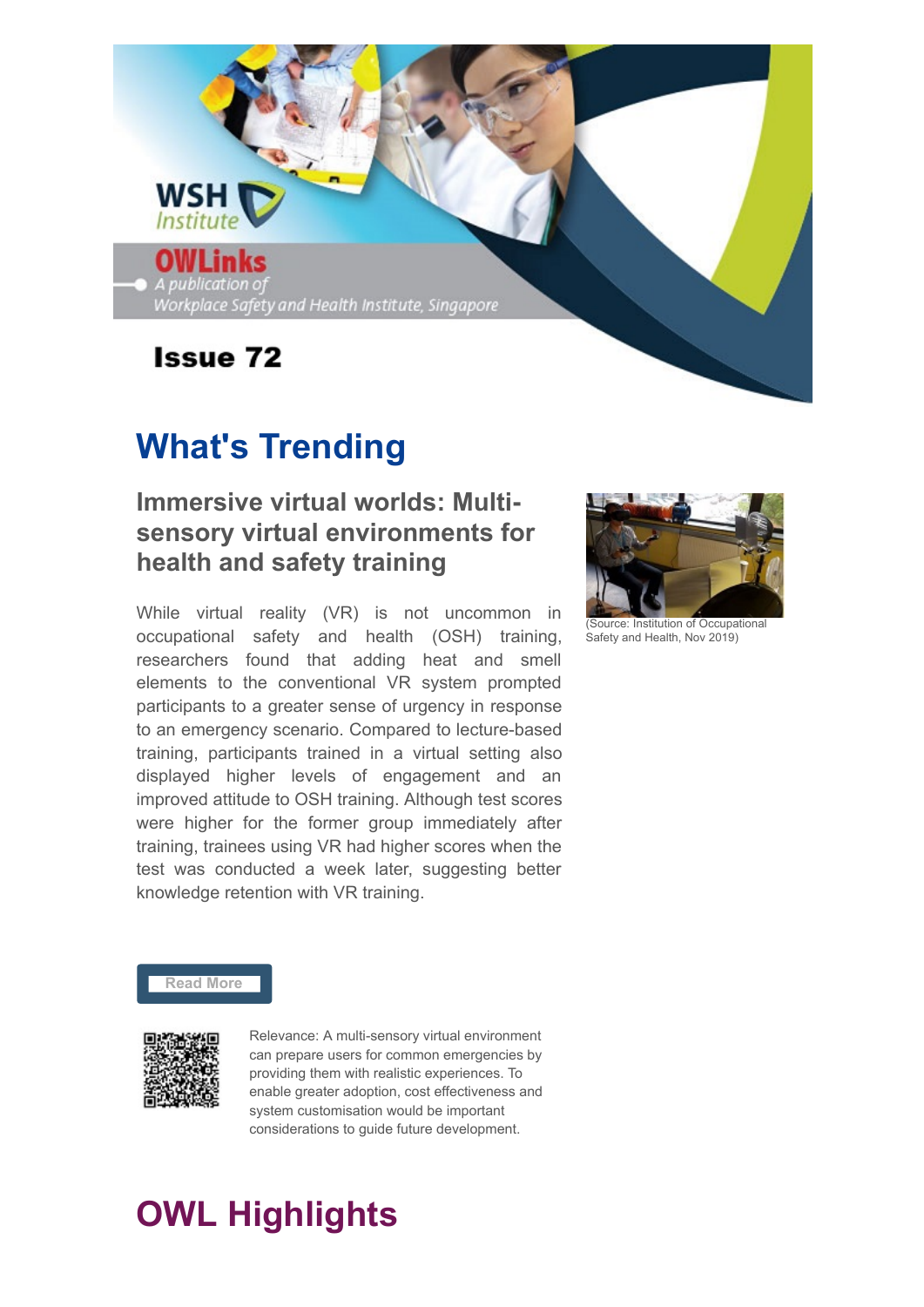## **Intercultural encounters: Issues and intervention strategies involving immigrant workers with an occupational injury**



This report suggests that occupational health and safety (OHS) practitioners develop intercultural competencies to promote successful return to work (RTW) for migrant workers who were injured at work. When seeking help, migrant workers were often hampered by the language barrier and a limited understanding of the administrative/ medical system. OHS practitioners need to understand this, as well as the workers' pre-injury work conditions and cultural perceptions so that appropriate strategies can be implemented for RTW. Doing this would also help to cultivate trust with the worker, which would then facilitate a smoother rehabilitation process.

Developing this competency is a long process that involves increasing personal awareness, acquiring cultural knowledge, demonstrating interpersonal skills and adopting an open-minded attitude.



**[Read More](https://www.irsst.qc.ca/media/documents/PubIRSST/DS-1078.pdf?v=2019-11-11)**

**Theme:** Workplace Culture **Date of Publication:** Oct 2019 **Source:** Institut de recherche Robert-Sauvé en santé et en sécurité du travail

### **The impact of using exoskeletons on occupational safety and health**

Exoskeletons are wearable devices that enhance or support users' strength. They can be used as solutions to alleviate work-related musculoskeletal disorders (WRMSDs) arising from work tasks involving significant amount of manual handling.

This article provided a balanced analysis on the adoption of exoskeletons. While acknowledging its benefits, it also highlighted the potential risk factors associated with such devices. For example, some exoskeletons alleviate the stress to the torso and upper extremities by redistributing the load. However,

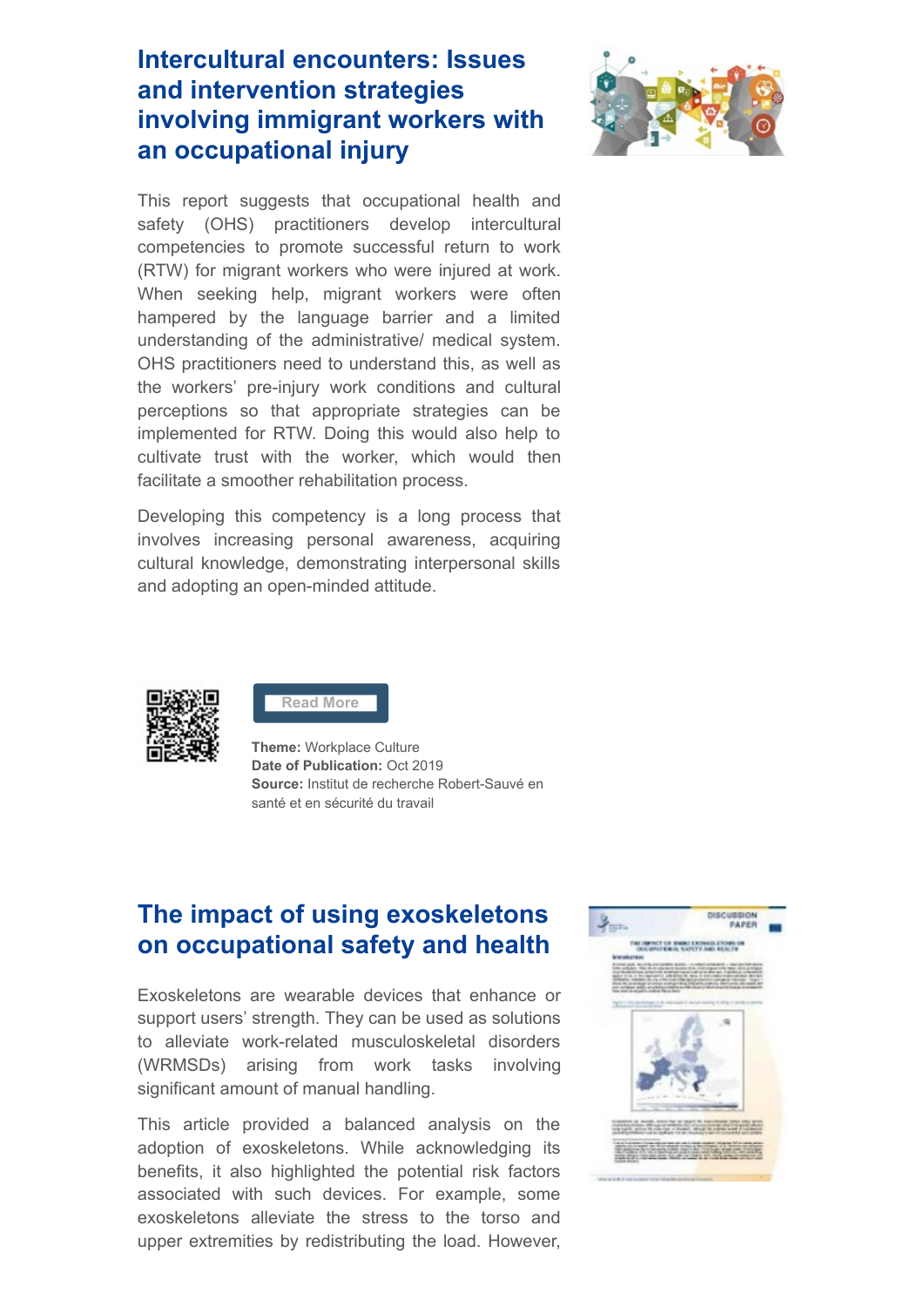this forces other body regions to take on additional pressure and in turn, incur potential health risks. In the event of a malfunction, exoskeletons can also lead to injuries. In closing, the authors recommended for ergonomic designs to be improved in the workplace before considering the use of exoskeletons to reduce WRMSDs.



**[Read More](https://osha.europa.eu/sites/default/files/publications/documents/Exoskeletons%26OSH.pdf)**

**Theme:** Technology **Date of Publication:** Nov 2019 **Source:** European Agency for Safety and Health at Work

### **Crane cameras serve as "extra eyes"**

Quoting a study from the Journal of Construction Engineering and Management, the article suggested that crane operators work under stress, especially during long shifts in difficult conditions. Crane cameras alleviate this by allowing the operator to confirm communications on the ground by providing a visual perspective. Serving as "extra eyes", crane cameras enhance the situational awareness of the operators, thereby improving productivity and operation safety.

Crane cameras enable crane operators to see the riggers on the ground and the area around the load. This is important especially during blind-lift operations. When the operator has a better view, this will help him to verify if the load is properly attached to the hook block and will increase the accuracy of the placements and improve communication with other workers on the ground.







**Theme:** Technology **Date of Publication:** 2017 **Source:** American Cranes & Transport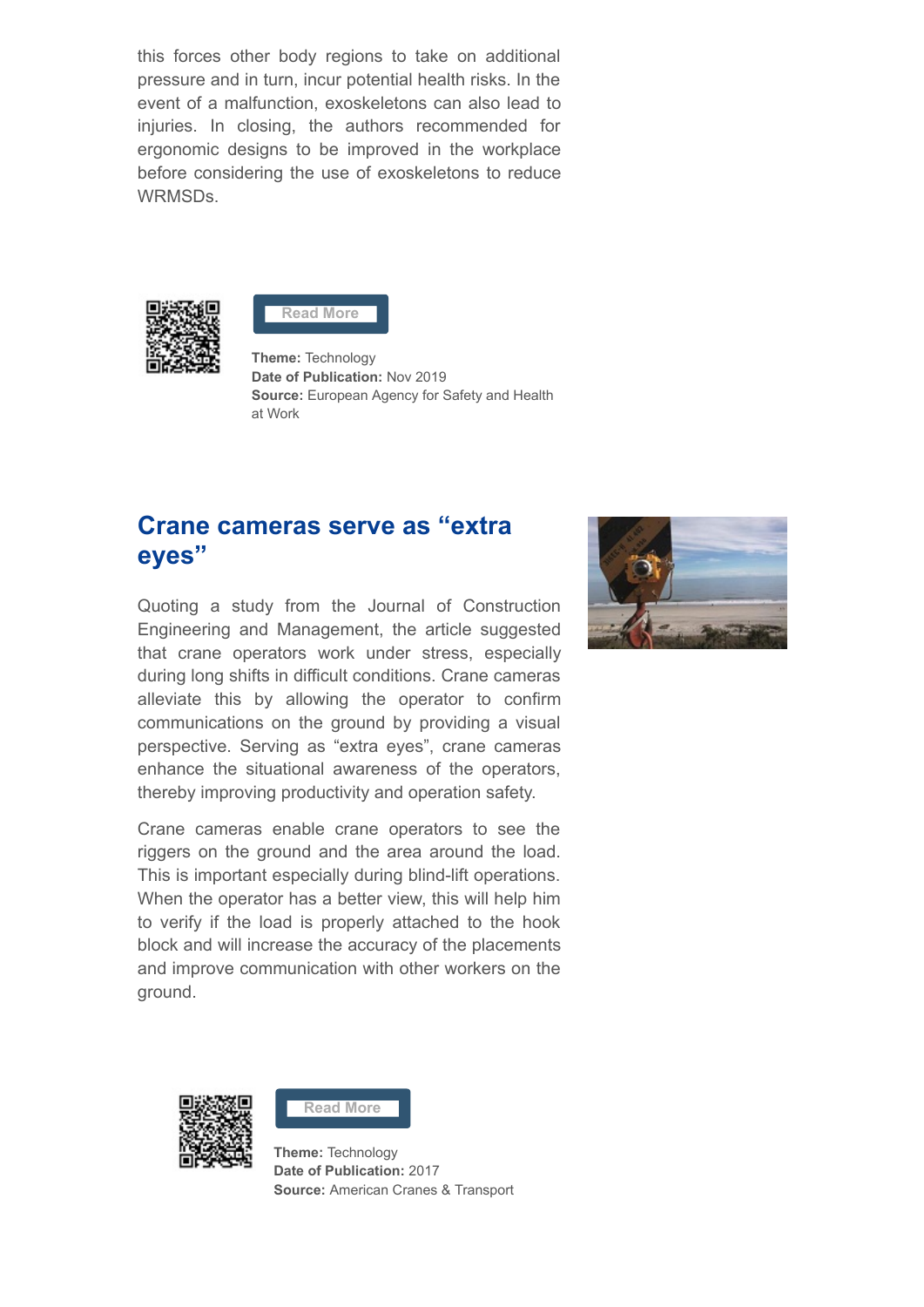#### **Useful Resources**

- Using Total Worker Health<sup>®</sup> concepts to address hearing health (National Institute for Occupational Safety and Health, Sep 2019)
- [EAST for health & safety: Applying behavioural insights to make](https://www.bi.team/wp-content/uploads/2019/10/2019-09-30-BIT_EAST-for-Safety_Full-Report.pdf) workplaces safer (The Behavioural Insights Team, 2019)
- [Third European Survey of Enterprises on New and Emerging Risks](https://osha.europa.eu/sites/default/files/publications/documents/ESENER_3_first_findings.pdf) (ESENER 3) (European Agency for Safety and Health at Work, Nov 2019)
- [The effects of workplace rest breaks on health problems related to long](https://www.sciencedirect.com/science/article/pii/S2093791119305669) working hours and shift work among male apartment janitors in Korea (Safety and Health at Work, Nov 2019)
- [Exploring on-site safety knowledge transfer in the construction industry](https://www.mdpi.com/2071-1050/11/22/6426/pdf) (Sustainability, Nov 2019)

*OWLinks is brought to you by Workplace Safety and Health Institute, Singapore. OWLinks enables leaders and professionals to keep abreast of the latest WSH development and trends from around the world.*

For enquiries or feedback, please email us at **[contact@wshi.gov.sg](mailto:contact@wshi.gov.sg)** Visit the WSH Institute website for updates on WSH-related matters, information and events.

> **Vision:** A Healthy Workforce in a Safe Workplace. **Mission:** Provide evidence-based, insightful and practical solutions.

The information provided here is based on information available at the time when this issue of OWLinks was compiled. The information provided here is not to be construed as implying any liability to any party nor should it be taken to encapsulate all the responsibilities and obligations of the reader of OWLinks under the law. Please note that Workplace Safety and Health Institute will be unable to provide full-text of articles listed in this OWLinks if it contravenes the copyright regulation.

> For enquiries or feedback, please email us at [contact@wshi.gov.sg](mailto:contact@wshi.gov.sg) If you do not wish to continue receiving the OWLinks, please click [unsubscribe](https://www.wshi.gov.sg/subscription/newsletter-unsubscribe)

**An Initiative of The Observatory for WSH Landscape (OWL) is a function of the WSH Institute. OWL serves to observe, analyse and communicate developments affecting WSH, and promote collaboration among researchers, policy makers and industries to advance WSH policies and practices.**